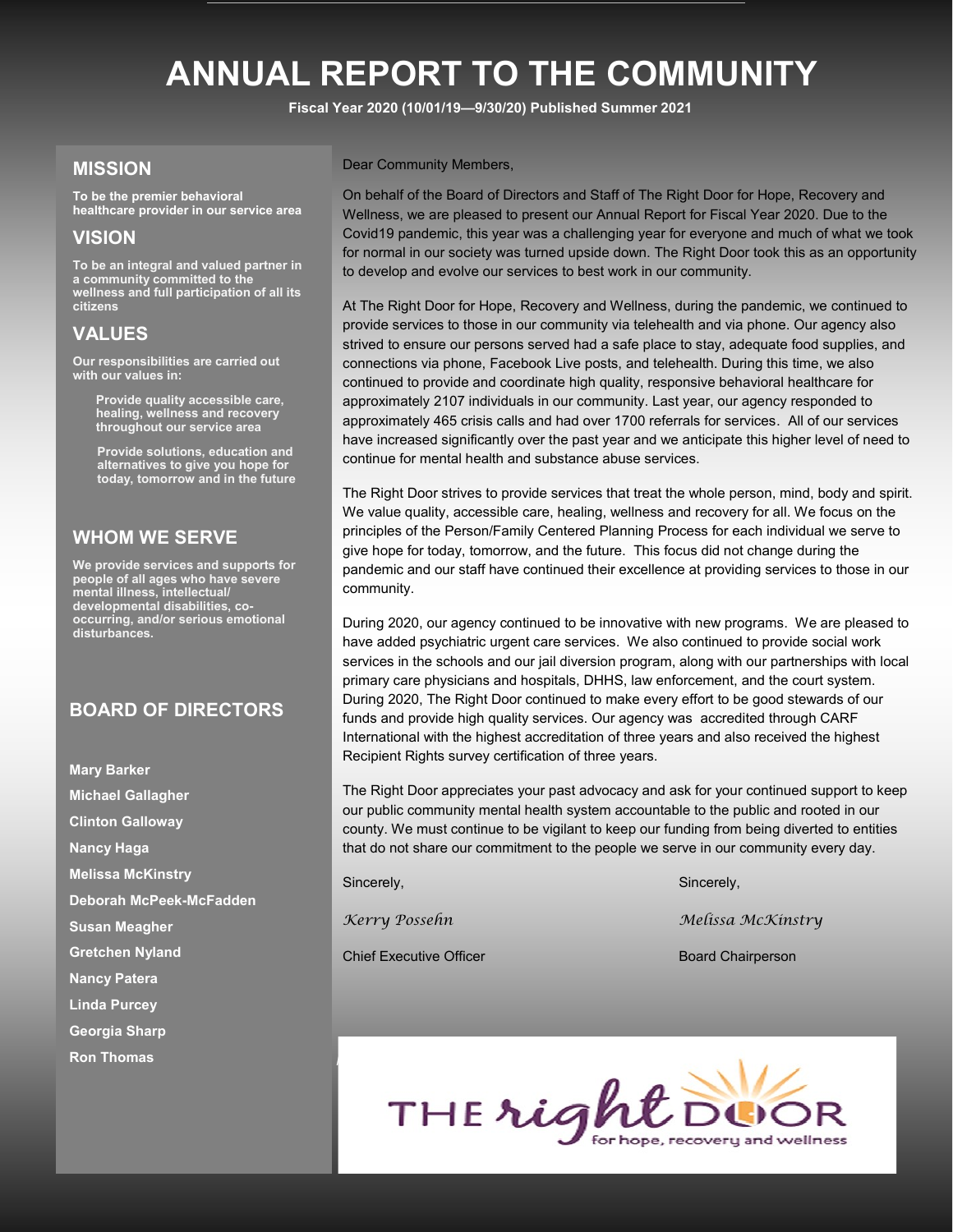## *QUALITY COUNTS*

**Continuous Quality Improvement involves everyone associated with the service experience and ensures the highest quality treatment and support services to those we serve.**

**The Right Door for Hope, Recovery and Wellness measures, monitors and manages organizational performance in a variety of ways, utilizing the most objective data available.**

#### *INTEGRATED HEALTHCARE—*

## *whole person care: treating mental and physical health*

*75% of those referred without a* 

*Primary Care Physician (PCP) were connected with a PCP at the time of referral visit.*

*87% of referrals received a health* 

*screening and education on healthy living and wellness.*

*96% of individuals referred from the* 

*Emergency Room related to behavioral health needs were contacted to engage in services. persons served who identified as high utilizers of the Emergency Room obtained community based services from a PCP within the next 60 days.*

## *100% of Ionia county Physician*

*offices have received monthly materials on the benefits of Whole Person Care (physical and mental health treatment services).*

## **DIABETES SCREENING**

●**91.67%** of those served between the ages of 18-64 with schizophrenia or bipolar disorder and were dispensed an antipsychotic medication had a test to screen for diabetes during the year

## **ACCESSIBILITY TO SERVICES:**

*78%* of individuals were seen for a behavior health screen within 7 days of their request

*98.7%* of individuals seen by Med Svcs were connected with their Primary Care Physician when health issues or further assistance was needed.

*93.5% YTD FY20 Medicaid Population served have received an annual physical*

## **CARDIOVASCULAR SCREENING**

●**75.51%**of those served between the ages of 25 and 64 with schizophrenia or bipolar disorder and were dispensed an antipsychotic medication received a cardiovascular health screening during the year

## **EFFECTIVENESS and SATISFACTION:**

*96.0%* of persons served report satisfaction with services and treatment provided at our agency

*90.50%* of persons served expressed services met their needs and expectations

*100%* of persons served working with a Peer Specialist reported understanding their diagnosis and treatment better and having a positive impact on their life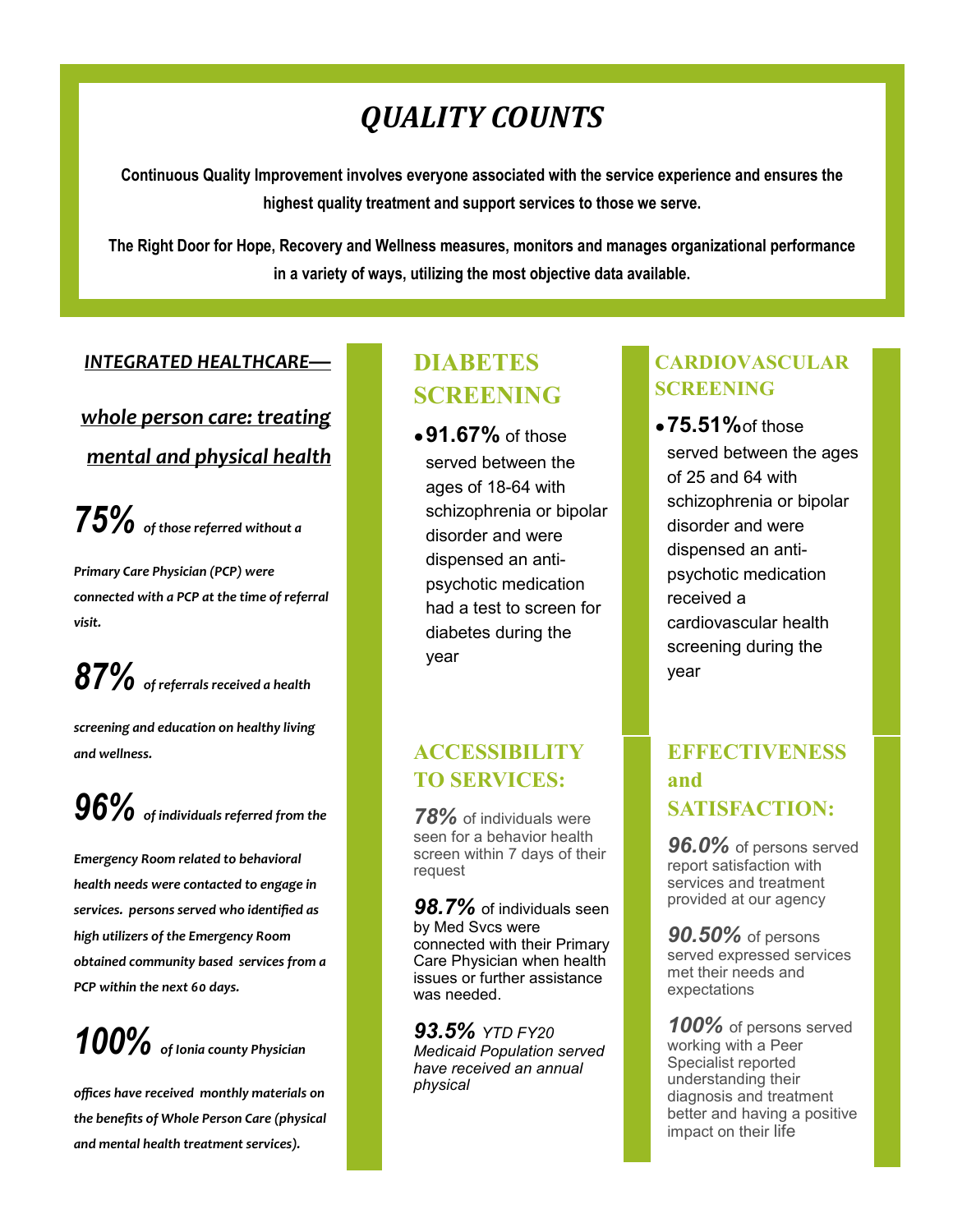# **FY 2020 Service Highlights**

## **SERVICES TO OUR COMMUNITY**

### **Number of Person Served:**

| Adults w/ Serious Mental Illness                   | 1242 |
|----------------------------------------------------|------|
| Children w/ Serious Emotional Disturbance          | 638  |
| Persons w/ Intellectual/Developmental Disabilities | 259  |
| Crisis Interventions Prescreen for Hospital        | 274  |

### **Mental Health Spending by Program - FY2020**

| Community Living Supports/Training\$4,153,289           |  |
|---------------------------------------------------------|--|
| Supports Coordination/Case Management,,,,,\$2,324,707   |  |
| Home-Based/Infant Mental Health Services\$1,522,342     |  |
| Inpatient Psychiatric Hospital Services\$1,489,730      |  |
|                                                         |  |
|                                                         |  |
| Outpatient Therapy Services\$870,750                    |  |
| Access/Assessment Services\$827,020                     |  |
| Personal Care-Specialized Residential\$651,636          |  |
| Peer Directed/Operated Services\$396,947                |  |
| Crisis Intervention/Emergency Resp After Hours\$264,043 |  |

#### **Percent of Spending by Population**

| Persons w/ Intellectual/Developmental Disabilities: 40.25% |        |
|------------------------------------------------------------|--------|
| Adults w/ Serious Mental Illness:                          | 42.25% |
| Children w/ Serious Emotional Disturbance:                 | 17.50% |



### **SERVICE HIGHLIGHTS:**

- **Service Penetration Rate is 6th best out of 12**  other agencies in our region
- **98% follow-up** within 7 days after discharge from Psychiatric Hospital stays for both children and adults
- **Re-admission rate of 0%** for children and readmission rate of 9.5% for adults within 30 days of discharge from a Psychiatric Hospital stay
- **Staff Retention** is over 90% for our agency and we have retained 100% of our Autism Program BCBAs for the entire year.
- Established a **Food Pantry** for our persons served and provided **food security** for over 100 families during the pandemic
- **Drab-to-Fab** event was held once during the year providing clothes, haircuts, toiletries to people we serve
- Provide **Making Memories Day Camp** for those with Alzheimer disease during the first 6 months of the year (due to the pandemic).
- Host to **over 25 Facebook "Live"** connections during the year due to the pandemic.

The Right Door for Hope, Recovery and Wellness is funded, in part, by the Michigan Department of Health and Human Services